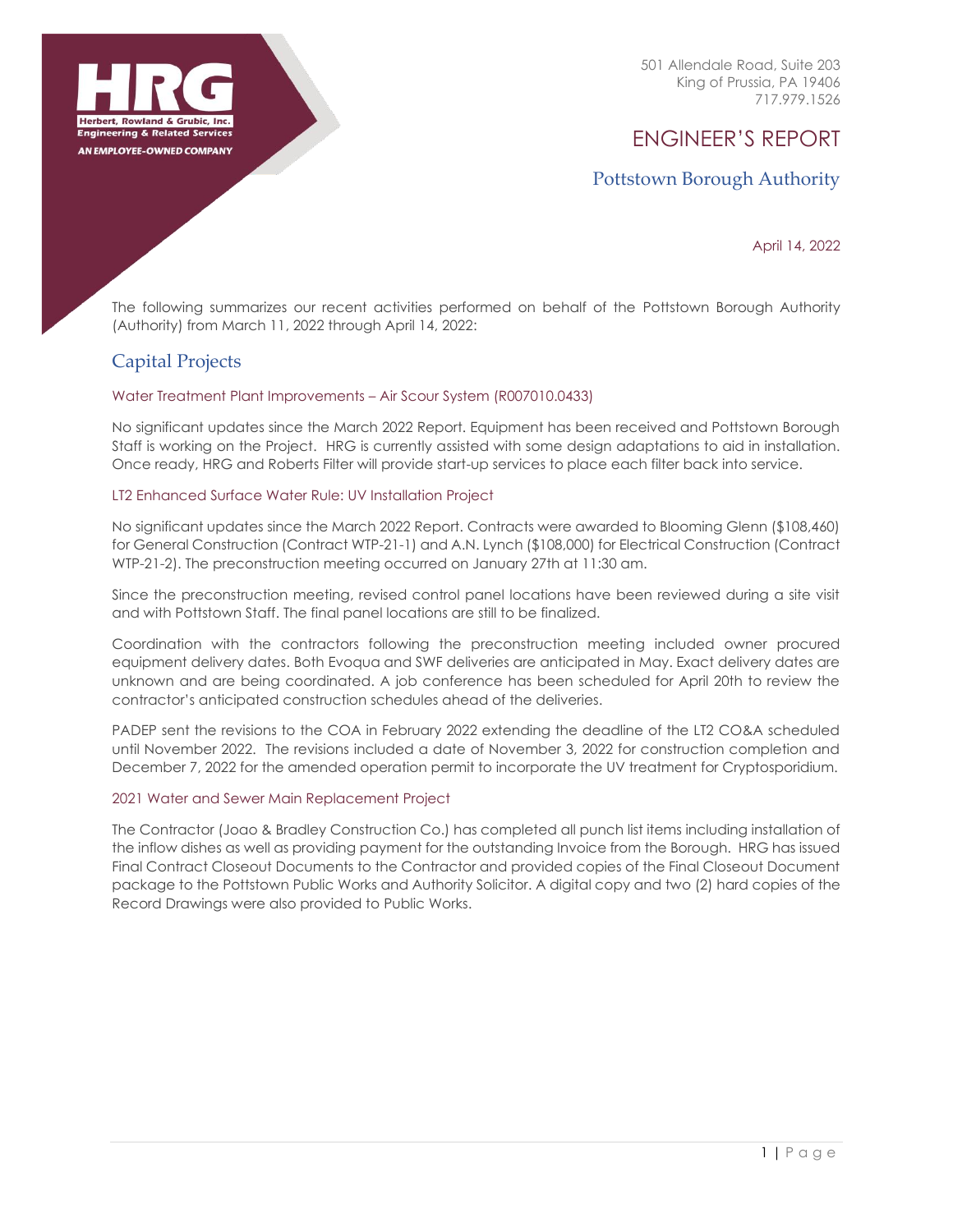# Miscellaneous Projects

### 2023 to 2033 Capital Improvements Plan (Water and Sewer)

*There are no further updates since the January 2022 Engineer's Report. HRG has completed and submitted a draft 10-Year Capital Improvements Plan (2023 to 2033) for the Authority's water and sewer system. HRG will make improvements to the plan based on the comments discussed in the Capital Improvements Meeting held on January 11, 2022.*

#### WTP NPDES Permit Renewal Application

HRG continues work on the NPDES Permit Renewal Application (Permit No. PA0052647) for the Pottstown Water Treatment Plant (due on June 6, 2022). HRG continues to coordinate with Plant Staff to obtain the information needed for the application as well as testing for the priority pollutants required.

#### Water Valve Exercising Program

In consultation with Public Works, HRG has continued to liaise with Wachs to address various project-specific items, data quality, and general approaches to increase the efficiency and effectiveness of professional services provided under Contract No. VP-1. On behalf of Public Works, HRG has coordinated the Authority's acceptance criteria for GPS precision (2-ft.) with Wachs, which resulted in GPS reshoots at no cost to the Authority. Per the Authority's request, HRG worked with Wachs to correct and revise Invoice No. 2 for the Authority's action.

Wachs provided additional preliminary deliverables for Year 2 Valve Assessment (2022) work (completed between March 8 and March 24, 2022) on March 29, 2022. HRG provided Public Works with the March 29, 2022 additional preliminary deliverable submission for Year 2 Valve Assessment (2022) work, with any subsequent data review, evaluation, or action contingent upon the Authority's direction. The March 29, 2022 additional preliminary deliverable submission for Year 2 Valve Assessment (2022) work indicates that a total of 509 valves have been targeted for assessment as of March 24, 2022.

Per the Authority's direction, HRG will continue to ensure that all work under Contract No. VP-1 is conducted in conformance with the Scope of Work and intent of the executed Agreement. HRG has informed Wachs that future year efforts are to be completed only during the warmer months (April to October) to minimize cold-weather related field issues.

#### UPT Act 537 Sewage Facilities Plan Update for Acquisition of UPT Sewage Facilities by PAWC

*There are no further updates since the March 2022 Engineer's Report.* HRG and the Solicitor previously reviewed Upper Pottsgrove Township's Act 537 Sewage Facilities Plan Update for Acquisition of Upper Pottsgrove Township Sewage Facilities by Pennsylvania American Water Company (dated July 2021) as well as the related Settlement Agreement and Release and the Assignment and Assumption with Support Agreement documents. Comments were provided on behalf of the Authority to the UPT Engineer (on December 21, 2021 and January 7, 2022) relative to review of all associated information.

#### Industrial Highway Meter Review

*As noted in the March 2022 Engineer's Report, Lower Pottsgrove Township has inquired about the ability to remove the Industrial Highway meter (LPT4) and bill Lower Pottsgrove Township based upon water usage from each of the facilities (Hotel and KinderCare) that contribute flow to the meter. The LPT4 meter has not been operational since January 4, 2022, and historical flow correlations are currently being used for billing.*

*HRG previously performed a review of the historical water billing records at both facilities (Hotel and KinderCare) as well as the wastewater meter flow records for the Industrial Highway meter (LPT4) over the past five years that the meter was operational. The historical quarterly water records have been lower than the wastewater flows during every year of the analysis. From 2016 until 2018, the average monthly water usage was 262,222 gallons, and the average monthly wastewater flow was 320,312 gallons. From 2020 to*  2021, the average monthly water usage was 92,623 gallons, and the average monthly wastewater flow was *178,211 gallons. While the flows are currently relatively low, the historical data suggest the usage may be lower due to the Covid-19 Pandemic and that the wastewater flows may increase to Pre-2020 levels.*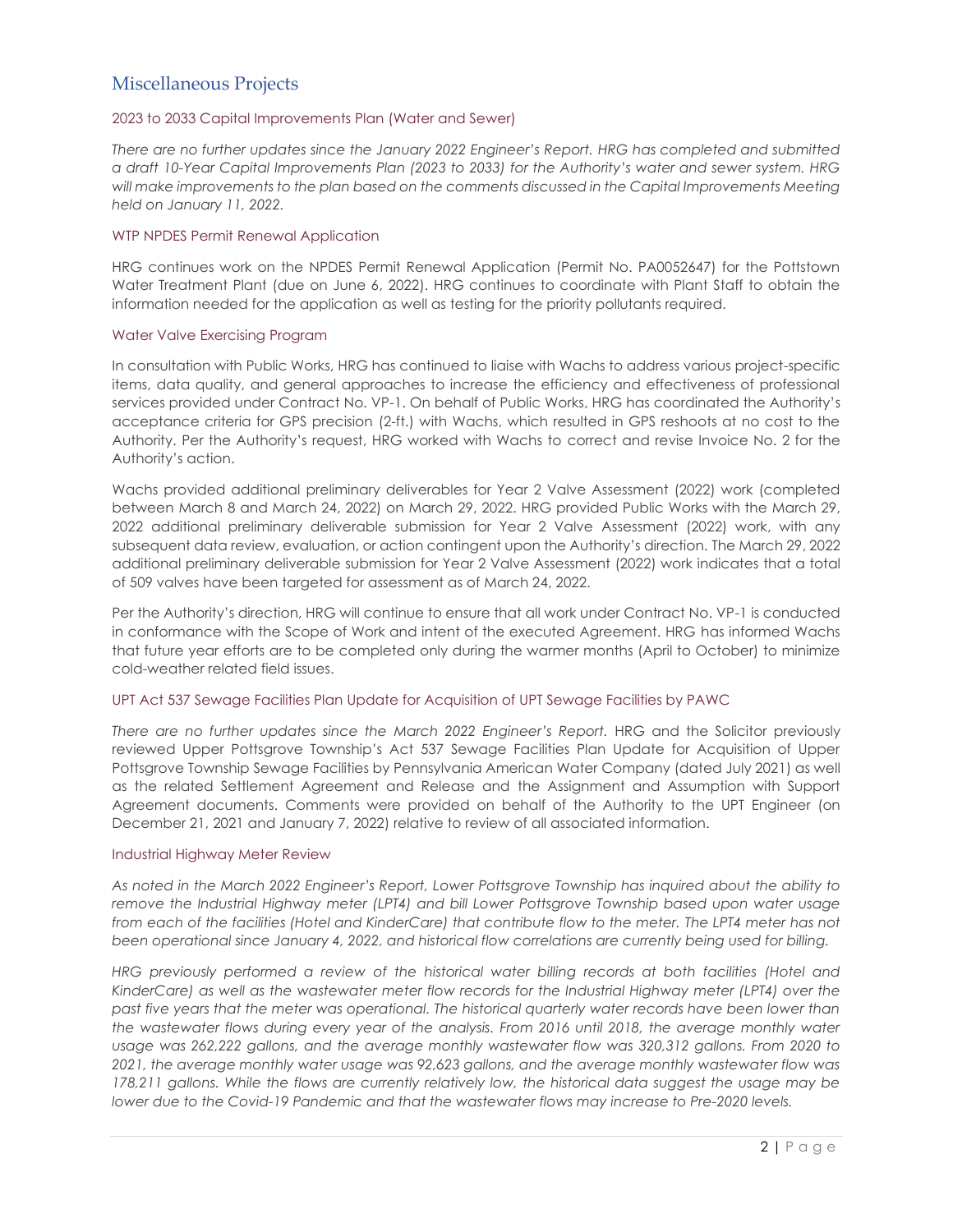*Since at least 2017, there have been no flow calibration reports included in Lower Pottsgrove Township's Chapter 94 Reports or provided to BCM or HRG. HRG previously performed a site visit to verify the Industrial Highway meter pit location (and connections to the meters) and observed no blockages in the meter pit.*

Lower Pottsgrove and their Engineer requested a site visit meeting to further discuss this matter with HRG. This meeting is tentatively scheduled to be conducted during the week of April 18 or April 25. At the time of this Report, HRG's stance remains the same, to maintain the use of a meter at this site.

### 2021 Chapter 94 Report

The 2021 Chapter 94 Report was completed and submitted to PADEP by the March 31, 2022 deadline. An electronic copy was provided to WWTP Staff.

# Funding Opportunities

### Lead Line Replacement Initiative

The previously proposed 180-day extension to the settlement date stipulated in PENNVEST's October 21, 2021 funding offer was approved by PENNVEST resulting in a revised settlement date of January 19, 2023, as opposed to July 23, 2022. As we originally discussed with PENNVEST (Rebecca Hayden - Region IV Project Specialist) our intent was to obtain an alternative funding source in order to reduce or alleviate the loan amount (~\$2,000,000.00). Contrary to our initial discussions with PENNVEST, Brion Johnson (PENNVEST Deputy Executive Director) and Rebecca informed us, after the extension was granted, that any additional grant dollars obtained would reduce the grant amount (~3,000,000) and loan amount proportionally, in the same fashion as other contributions. For example if \$1,000,000 in external grant dollars was awarded, the PENNVEST grant would be reduced to ~\$2,500,000 and the loan would reduced to ~\$1,500,000.00. It appears that they are adamant about administering a loan for this program regardless of any supplemental funding. With PENNVEST's stance, the options for avoiding any debt through this program are limited. If there is no loan amount that the Authority would be comfortable taking on, we do not feel that this should be pursued any further.

There are anticipated opportunities through CFA that may be available before the end of the year (i.e. Small Water and Sewer Program and H2O Grant programs), however these programs all have contribution requirements. Also, the ARPA (American Rescue Plan Act) program through the County is available and could be used for this initiative. Applications are due on April 30, 2022. If this is something that the Authority would like to pursue, HRG can complete and submit the County ARPA Application on behalf of the Authority for a lump sum fee of \$1,500.00.

# Land Development

### Hanover Square Commercial Development

*There are no further updates since the March 2022 Engineer's Report.* Approval of the Contractor's formal bond release request (dated July 27, 2021) is contingent upon acceptance of the required sanitary manhole correction work by Public Works (tentatively scheduled for completion by the Contractor during Spring 2022).

### Lower Pottsgrove Township Municipal Complex Development

There are no further updates since the March 2022 Engineer's Report. HRG has conducted a total of three (3) water/sewer capacity reviews (final letter issuance date of January 11, 2021); a total of two (2) land development reviews for the proposed water system (final letter issuance date of December 2, 2021); and previously performed a financial security review for the water system improvements to recommend an amount for financial security for facilities to be dedicated to the Authority (letter issuance date of February 3, 2022). There are no further action items required for this land development project.

### 243 Shoemaker Road (Specialty Chemical Systems, Inc.) Development

*There are no further updates since the March 2022 Engineer's Report.* It is our understanding that this land development project is still on-hold.